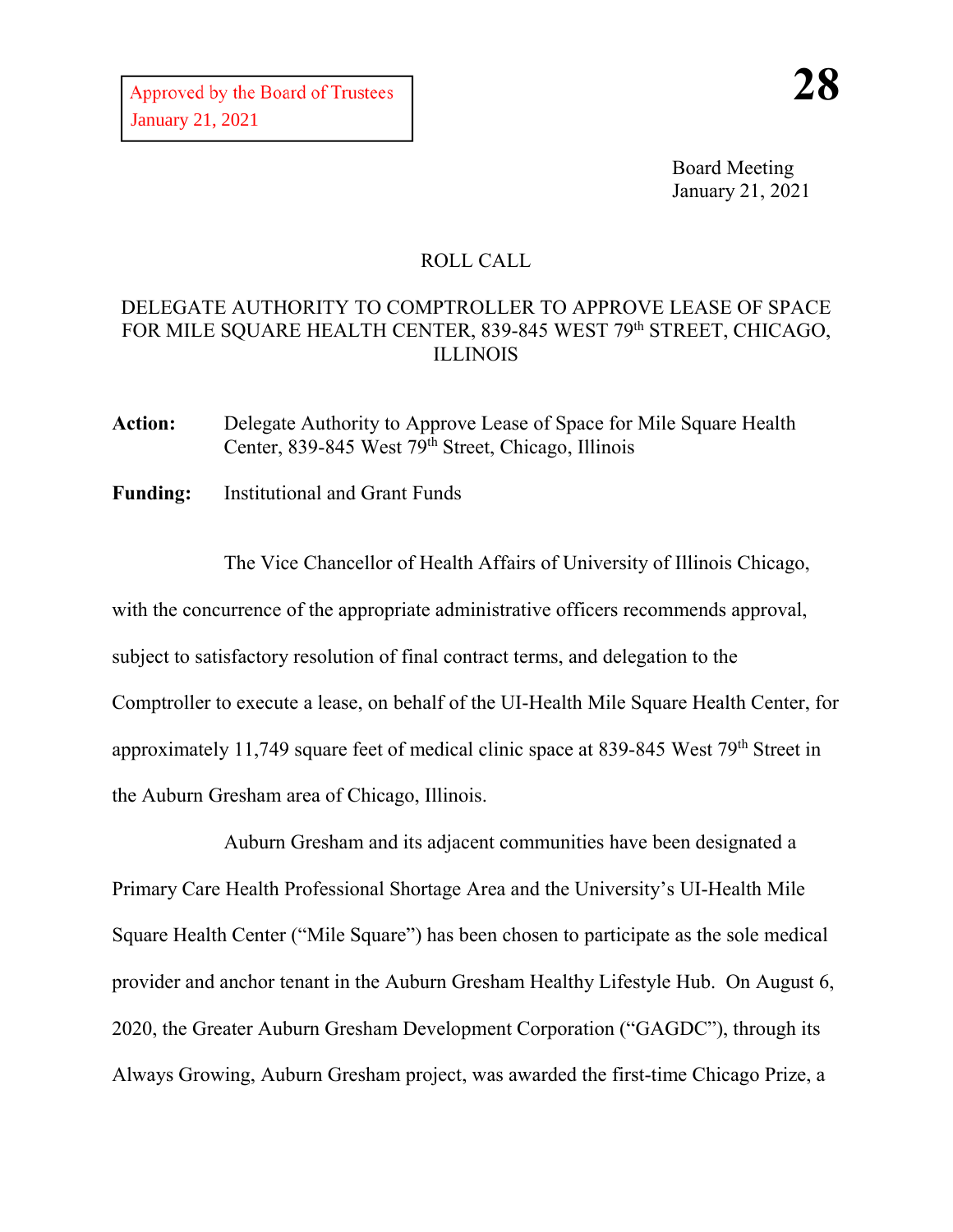\$10.0 million grant competition sponsored by the Pritzker Traubert Foundation, which sought to invest in collaborative community-based initiatives using physical development to stimulate economic activity, strengthen civic infrastructure, and improve the safety, well-being, and economic mobility of residents on the city's south and/or west sides. Additionally, in July, the city of Chicago committed \$4.0 million in funding from the federal CARES Act to the Healthy Lifestyle Hub as part of the city's "Invest South/West" initiative.

The project involves the redevelopment of a decades-long vacant 1920sera, 50,000 square foot building located at 839-845 West 79th Street (West 79th Street near Halsted Street) in Chicago which will be converted into the Healthy Lifestyle Hub, to serve the residents of the Auburn Gresham community.

To date, Mile Square has secured funding for the project and lease in the amount of \$1.750 million from GAGDC for projected tenant improvements. In addition, \$300,000 from UIC Chancellor Dr. Amiridis is to be used for furniture, fixtures and equipment. This brings the total funding to approximately \$2.050 million. A \$500,000 grant from the Weinberg Foundation is pending and, if successful, these funds will also be used for furniture, fixtures and equipment.

The proposed lease is for approximately 1,038 rental square feet of space on the first floor and 10,711 rentable square feet of space on the second floor of the remodeled building, totaling 11,749 square feet of space. The term of the proposed lease is ten years, commencing on or around December 2021, with a statutory right to terminate after five years. The landlord is GAGDC Support Corporation, an Illinois not-

2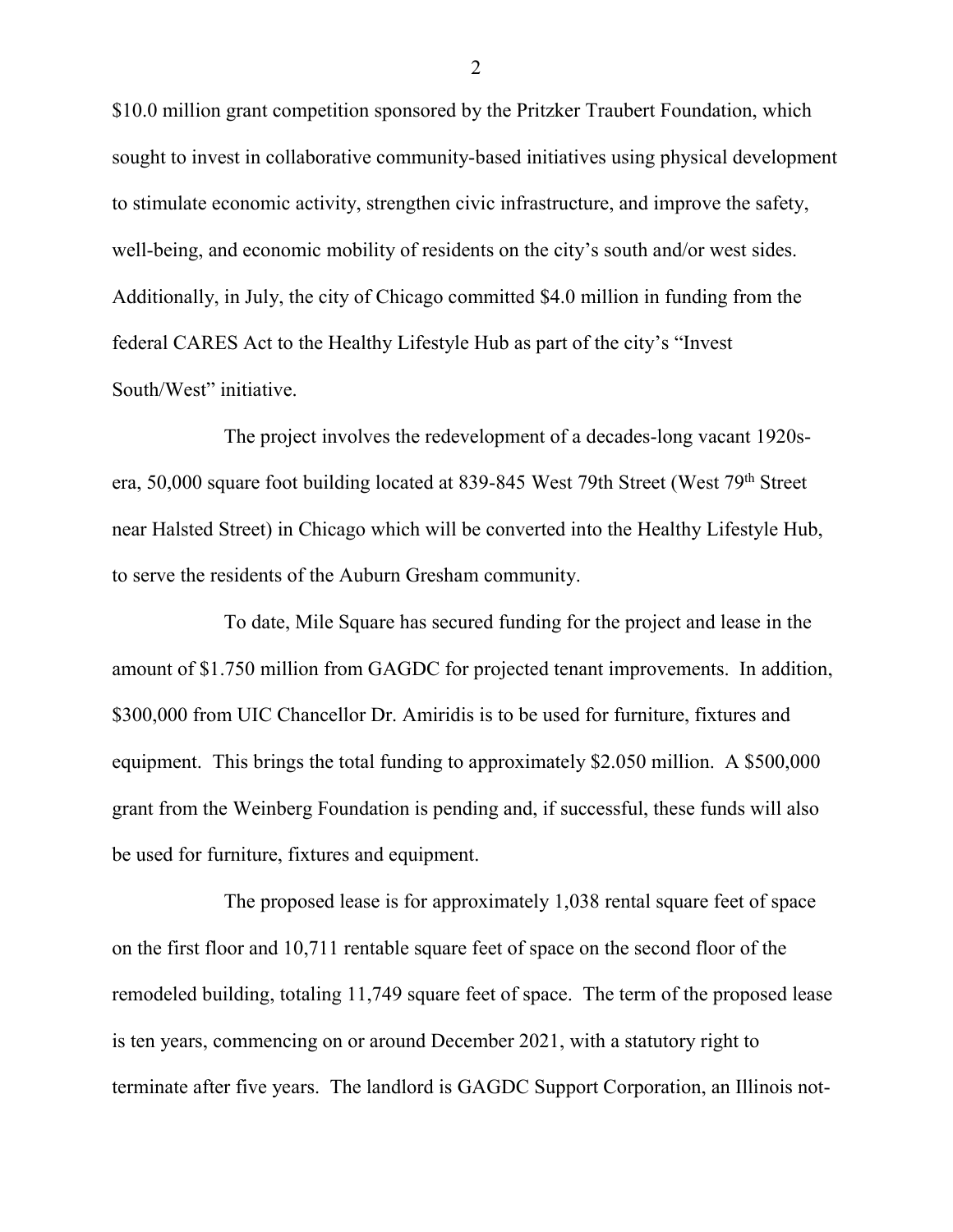for-profit, which will oversee the turn-key buildout of the space on the second floor including approximately 12 exam rooms, six dental operatories, and space allocated for behavioral health. The first floor will include a shared entrance lobby and storage space. Mile Square will also have shared access to a community room for an additional monthly fee. Construction is scheduled to commence in or around fall 2021, and Mile Square is expected to take possession of the space and begin generating patient encounters in early 2022. Mile Square projects to serve roughly 11,000 underserved Medicare/Medicaid patients annually, totaling approximately 21,000 visits.

The proposed lease includes six month's base rent abatement equaling \$113,670.72 and turn-key build-out of the space. The base rental rate for the first floor (1,038 sf) will be \$22.96/sf. The base rental rate for the second floor (10,711 sf) will be \$19.00/sf. These rates will remain unchanged for the full term of the lease. Mile Square will also have the use of the shared community room for an additional \$30,000 annual fee, paid in equal monthly installments of \$2,500. The lease is a net lease which is market standard within the Chicago area and Mile Square will be responsible for its prorata share of building operating expenses and property taxes paid in the form of additional rent estimated to be \$121,430 annually in the first year. The first year's annual gross rents after factoring in six months of base rent abatement is \$265,100.72. The University will be responsible for its own electrical, janitorial, telephone, and internet costs.

The Board action recommended in this item complies in all material respects with applicable State and federal laws, University of Illinois *Statutes, The* 

3